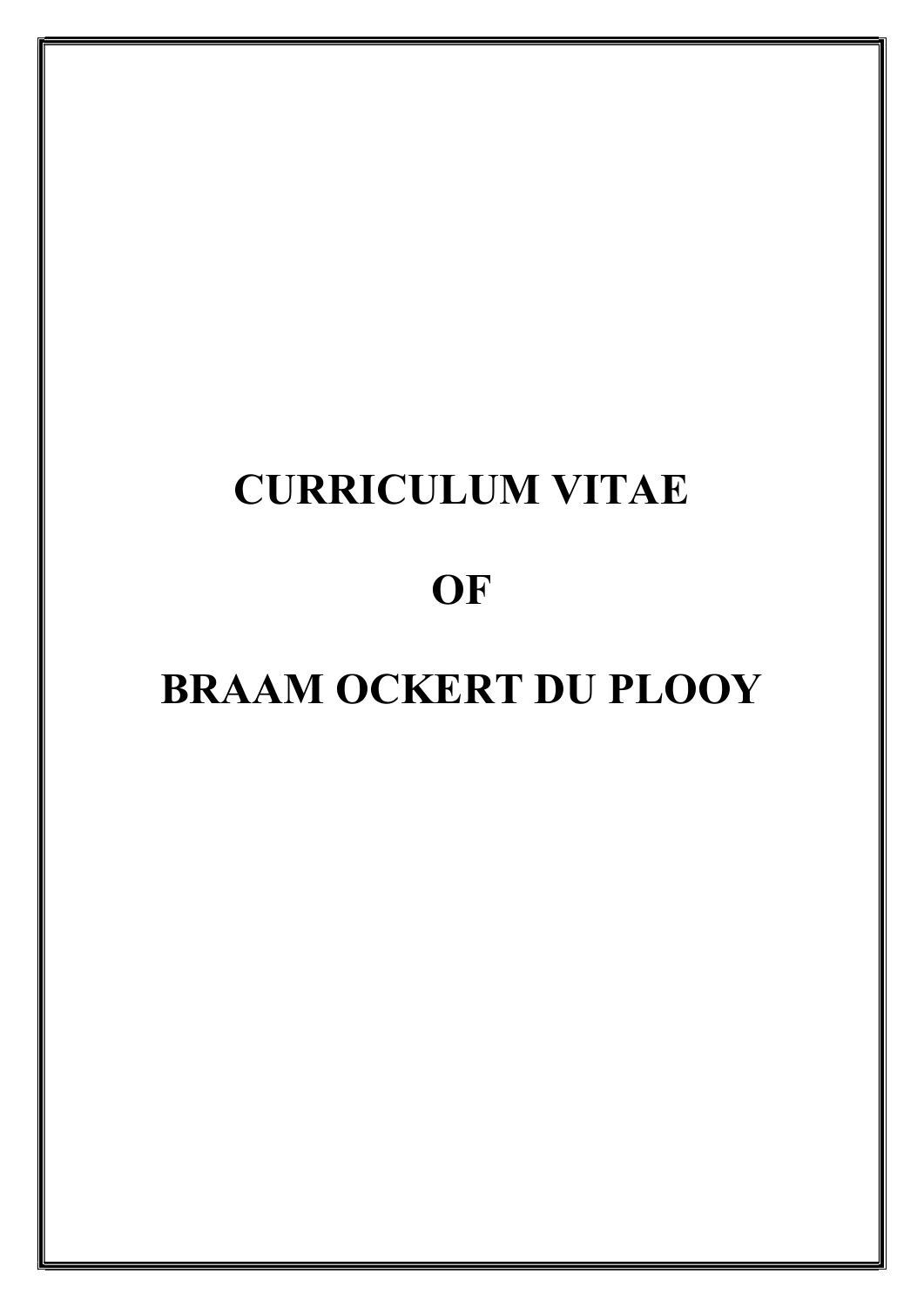### CURRICULUM VITAE OF BRAAM DU PLOOY

### PERSONAL DETAILS

| <b>SURNAME:</b>             | Du Plooy                                 |
|-----------------------------|------------------------------------------|
| <b>FIRST NAMES:</b>         | <b>Braam Ockert</b>                      |
| ID NO:                      | 6602095091085                            |
| <b>RESIDENTIAL ADDRESS:</b> | 126 Firethorn Ave<br>Montana<br>Pretoria |
| <b>CONTACT DETAILS:</b>     | Cell: 083 653 8868                       |
| <b>E-MAIL ADDRESS:</b>      | b.braam1@gmail.com                       |
| <b>LANGUAGE SPOKEN:</b>     | English/ Afrikaans                       |
| <b>TRANSPORT:</b>           | Yes                                      |
| <b>DRIVER'S LICENSE:</b>    | Code EB                                  |
| HEALTH:                     | <b>Excellent</b>                         |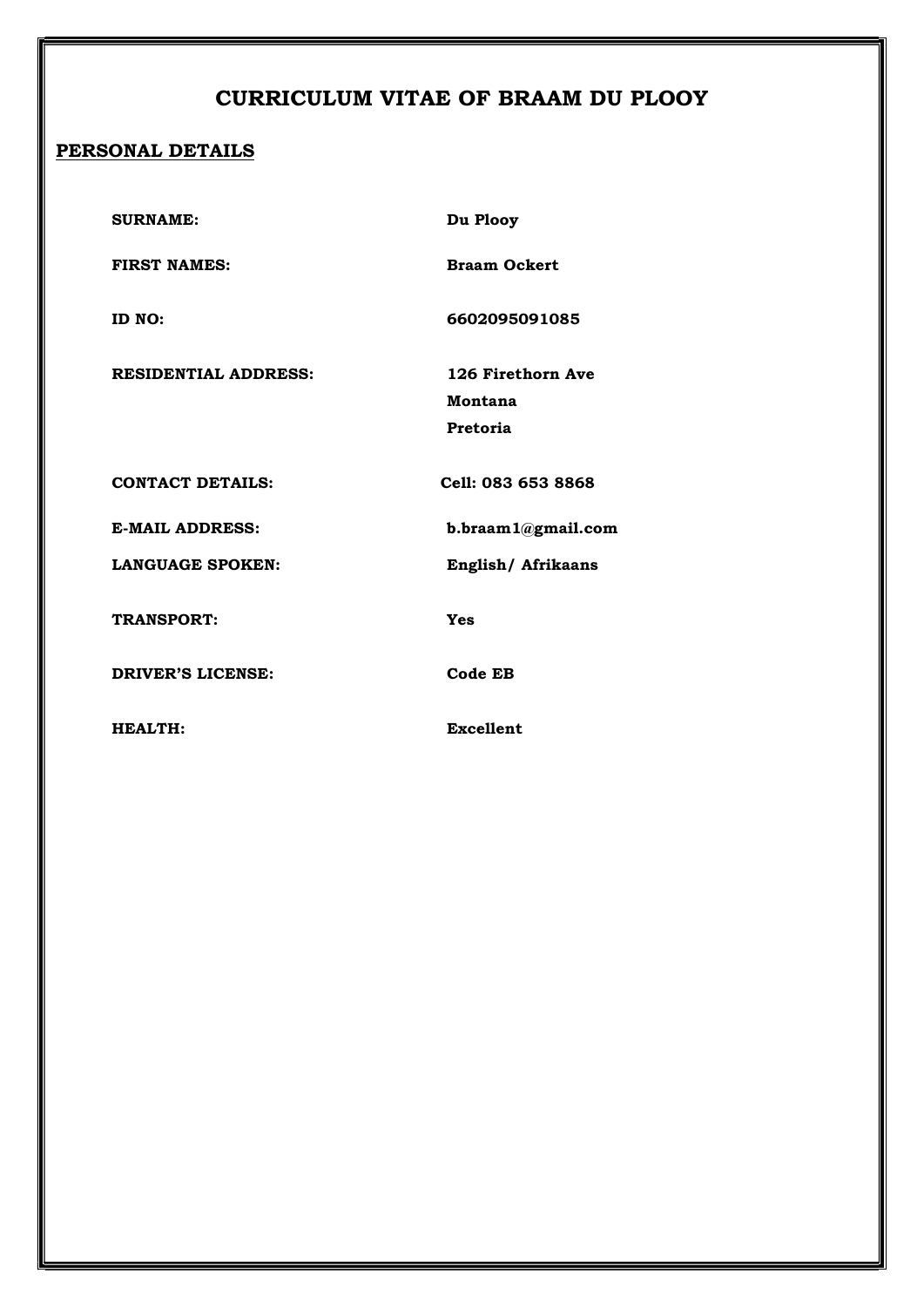#### **OVERVIEW**

Braam is a Senior Spatial Consultant with 20 Years GIS experience on a multitude of systems and implementations. He is a graduate Geographer with a master's degree in Geography and Environmental Management who did most of his GIS work in a professional GIS company focussing mainly on ESRI suite of products. He has also limited knowledge of other GIS and CAD systems like Small World, AutoCAD etc.

His GIS career that spans the 20 years developed from a junior GIS specialist to GIS business development consultant and Geo-Informatics Analyst. He is also registered at PLATO as a Professional GIS Practitioner (PGP0160)

He started his career in an education role with a Bachelor's degree in Education where after he taught for nine years then joining a GIS company to pursue a career in Geographic Information Systems. He made a career change from pure GIS to IT starting on the Maximo integration with GIS (Maximo Spatial) in 2012 when he joined the focused team at Vetasi. This brought him to start getting certified in IBM's Tivoli Products (Maximo Asset Management Implementation and Tivoli Process Automation) and is now also an IBM certified deployment professional as well as ITIL Certified. As for the Maximo Asset Management System, the spatial component is new to the Maximo total offering and the dual ESRI/Maximo skill set is very limited globally.

Mobile computing and data capture experience blended with practical architecture and integration skills comes from mobile solutions implemented in a GIS environment. In this mobile sphere he achieved a high level of integration with operation/asset management solutions including Cityworks in the past 3 years.

#### EDUCATION

SCHOOL ATTENDED: Wesvalia High School

(1979 – 1983)

HIGHEST STANDARD PASSED: Matric (with full Exemption)

SUBJECTS PASSED: English Afrikaans Biology Mathematics Geography Physical Science

TERTIARY EDUCATION:

#### University of Johannesburg (RAU)

1) QUALIFICATION: Masters in Environment Management (1996-1997)

First Year: Tutored Masters – Environmental Principles

 Second year: Mini Dissertation: A QUANTITATIVE APPROACH TO SUSTAINABILITY USING ECOLOGICAL FOOTPRINT AND GEOGRAPHIC INFORMATION SYSTEMS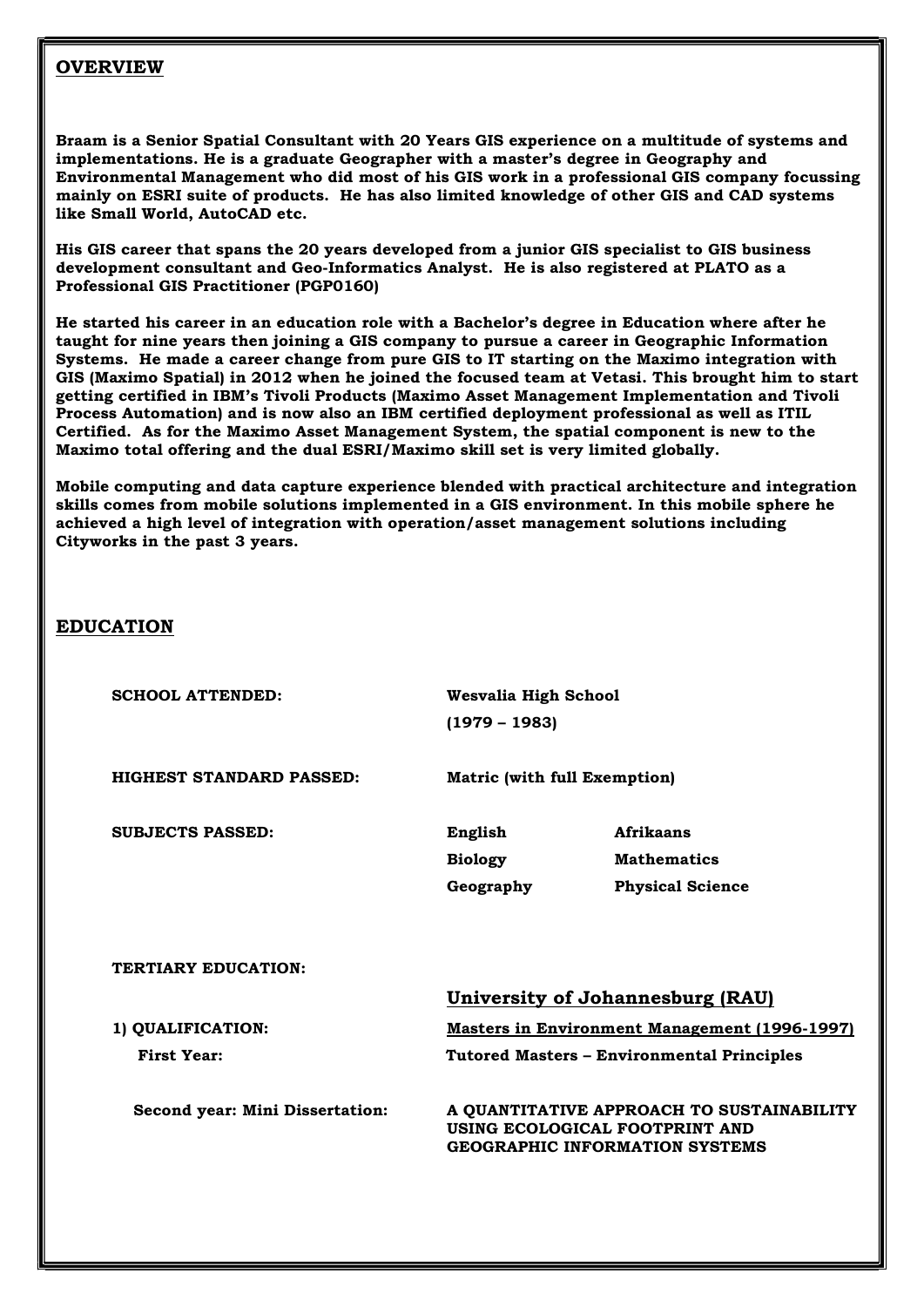|                            | <b>University of Pretoria</b>                    |
|----------------------------|--------------------------------------------------|
| 2) QUALIFICATION:          | Bachelor of Social Science (Honours) (1992-1993) |
|                            |                                                  |
| <b>SUBJECTS:</b>           | <b>Principals of Geography</b>                   |
|                            | <b>Natural Geography</b>                         |
|                            | <b>Urban and Rural Development</b>               |
|                            | <b>Environmental Studies</b>                     |
|                            | <b>Tourism Geography</b>                         |
|                            | <b>University Potchefstroom</b>                  |
| 3) QUALIFICATION:          | <b>Bachelor Education (1984-1987)</b>            |
| <b>SPECALIST SUBJECTS:</b> | Geography                                        |
|                            | <b>Education</b>                                 |
|                            |                                                  |

4) Successfully wrote the PLATO Acts and GIS exam in 2011 to register as a Professional GIS Practitioner. (PGP0160)

#### WORK EXPERIENCE

| CURRENT EMPLOYER:                                                                                                                                                                         | GISCOE (Pty) Ltd                         |
|-------------------------------------------------------------------------------------------------------------------------------------------------------------------------------------------|------------------------------------------|
| TYPE OF INDUSTRY:                                                                                                                                                                         | <b>Professional GIS Services Company</b> |
|                                                                                                                                                                                           |                                          |
| PERIOD OF EMPLOYMENT:                                                                                                                                                                     | June 2014 - Present                      |
|                                                                                                                                                                                           |                                          |
| <b>POSITION HELD:</b>                                                                                                                                                                     | <b>Geo-Informatics Analyst</b>           |
|                                                                                                                                                                                           |                                          |
| DUTIES:                                                                                                                                                                                   | <b>Business Development/GIS Analyst</b>  |
| <b>GIS Project Administration</b><br>$\bullet$                                                                                                                                            |                                          |
| <b>Client Relationship and Support</b><br><b>Spatial Data Management</b><br>$\bullet$<br>Private Sector GIS Collaboration and Project Development<br>$\bullet$<br>CIR Designt Monogramont |                                          |

- GIS Project Management
- **•** Benchmarking and Tenders
- **•** Business Spatial Analysis
- Database Design (SQL)
- Mobile Asset Management Systems (ArcGIS Collector, Mapillary, iForms, Gforms)
- Asset Management Implementations Incorporating Mobile Technologies (CityWorks) Asset Registers (Centlec{Mangaung}, Municipalities of Tokologo, Dikgatlong,
- Renosterberg, Phokwane and Maluti)
- Project Management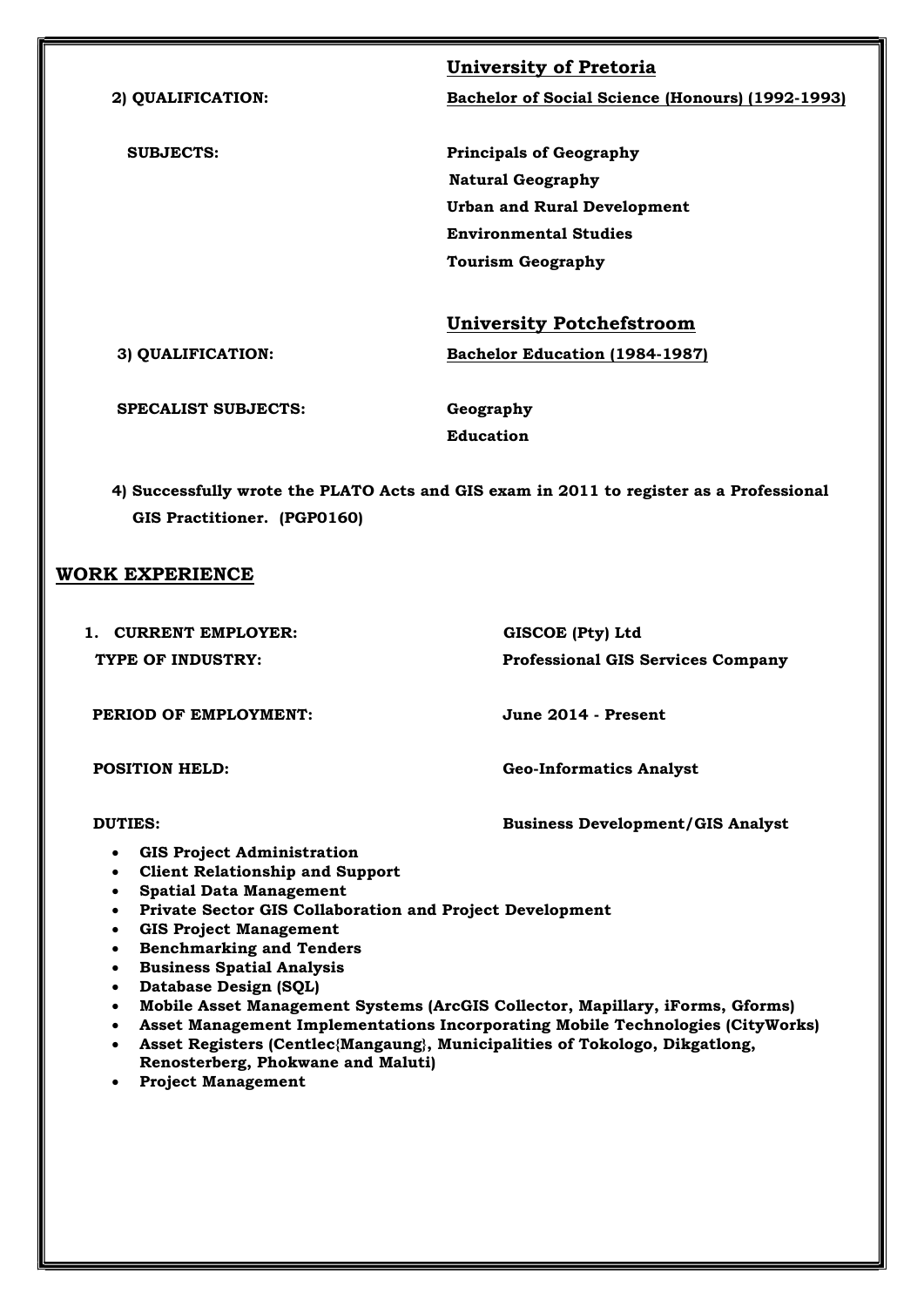| 2. PREVIOUS EMPLOYER:                                                                                                                                                                                                                                                                                                                                                                                                                                                                                                                                                                                                                                                                                                                                                                                                                                                                                                                                                                                                                                                                                                                                                                                                                                                                                                                                                                                                                                                                                                                                                                                                                                                                                                                                                                                                                                                                                                                | Vetasi Pty (Ltd)                      |
|--------------------------------------------------------------------------------------------------------------------------------------------------------------------------------------------------------------------------------------------------------------------------------------------------------------------------------------------------------------------------------------------------------------------------------------------------------------------------------------------------------------------------------------------------------------------------------------------------------------------------------------------------------------------------------------------------------------------------------------------------------------------------------------------------------------------------------------------------------------------------------------------------------------------------------------------------------------------------------------------------------------------------------------------------------------------------------------------------------------------------------------------------------------------------------------------------------------------------------------------------------------------------------------------------------------------------------------------------------------------------------------------------------------------------------------------------------------------------------------------------------------------------------------------------------------------------------------------------------------------------------------------------------------------------------------------------------------------------------------------------------------------------------------------------------------------------------------------------------------------------------------------------------------------------------------|---------------------------------------|
| TYPE OF INDUSTRY:                                                                                                                                                                                                                                                                                                                                                                                                                                                                                                                                                                                                                                                                                                                                                                                                                                                                                                                                                                                                                                                                                                                                                                                                                                                                                                                                                                                                                                                                                                                                                                                                                                                                                                                                                                                                                                                                                                                    | <b>Asset Management Solutions</b>     |
| PERIOD OF EMPLOYMENT:                                                                                                                                                                                                                                                                                                                                                                                                                                                                                                                                                                                                                                                                                                                                                                                                                                                                                                                                                                                                                                                                                                                                                                                                                                                                                                                                                                                                                                                                                                                                                                                                                                                                                                                                                                                                                                                                                                                | <b>February 2012- May 2014</b>        |
| <b>POSITION HELD:</b>                                                                                                                                                                                                                                                                                                                                                                                                                                                                                                                                                                                                                                                                                                                                                                                                                                                                                                                                                                                                                                                                                                                                                                                                                                                                                                                                                                                                                                                                                                                                                                                                                                                                                                                                                                                                                                                                                                                | <b>Maximo/Spatial Consultant</b>      |
| <b>DUTIES:</b>                                                                                                                                                                                                                                                                                                                                                                                                                                                                                                                                                                                                                                                                                                                                                                                                                                                                                                                                                                                                                                                                                                                                                                                                                                                                                                                                                                                                                                                                                                                                                                                                                                                                                                                                                                                                                                                                                                                       | <b>Senior Spatial Consultant</b>      |
| Ethekwini Maximo Spatial Pilot Project:<br>$\bullet$<br>Proof of concept integration of ESRI map services to Maximo Spatial 7.5. Pilot project<br>using water treatment plant datasets of Ethekwini Water. Build mapservices to be used<br>by Maximo Spatial to display locations of assets spatially in Maximo. Integrate locations<br>and associate feature classes spatially to existing data layers from the ESRI shapefiles<br>provided by the client.<br>Drakenstein Maximo Smart Cloud Control Desk Project:<br>$\bullet$<br><b>Implementation of Smart Cloud Control Desk</b><br>$\bullet$<br>Maximo Smart Cloud Control Desk Call Centre implementation<br>$\bullet$<br><b>Total Maximo Spatial Implementation (ESRI ArcGIS Server Environment)</b><br>$\bullet$<br>Maximo data population from Municipal GIS data<br>$\bullet$<br>Georeferencing of spatial entities with municipal assets<br>$\bullet$<br>Defining and integration of GIS data layers into Maximo<br>$\bullet$<br>Data enablement for Mobile environment to be utilised in Mobile solution (Maximo)<br><b>Business development efforts:</b><br><b>Bloemfontein Asset Management Presentation.</b><br>$\bullet$<br>Ghana Electricity proposal.<br>$\bullet$<br><b>ESRI South Africa Presentation</b><br>$\bullet$<br><b>Rand Water Presentation</b><br>$\bullet$<br>Vetasi Support Desk - Maximo local support as well as international support<br>$\bullet$<br><b>Technical Maximo support to all SA clients</b><br>$\bullet$<br><b>Technical Maximo support to international clients</b><br>$\bullet$<br>ITIL support to SA and International clients<br>Support includes: Performance issues, reports, bug identification, data problems,<br>$\bullet$<br>defining customised business requirements/needs, user training and or user error<br>identifying and rectifying, hardware issues, network issues, implementation of best<br>business practices |                                       |
| 3. PREVIOUS EMPLOYER:                                                                                                                                                                                                                                                                                                                                                                                                                                                                                                                                                                                                                                                                                                                                                                                                                                                                                                                                                                                                                                                                                                                                                                                                                                                                                                                                                                                                                                                                                                                                                                                                                                                                                                                                                                                                                                                                                                                | <b>Powertech IST</b>                  |
| <b>TYPE OF INDUSTRY:</b>                                                                                                                                                                                                                                                                                                                                                                                                                                                                                                                                                                                                                                                                                                                                                                                                                                                                                                                                                                                                                                                                                                                                                                                                                                                                                                                                                                                                                                                                                                                                                                                                                                                                                                                                                                                                                                                                                                             | <b>Engineering Solutions</b>          |
| PERIOD OF EMPLOYMENT:                                                                                                                                                                                                                                                                                                                                                                                                                                                                                                                                                                                                                                                                                                                                                                                                                                                                                                                                                                                                                                                                                                                                                                                                                                                                                                                                                                                                                                                                                                                                                                                                                                                                                                                                                                                                                                                                                                                | April 2010 - January 2012             |
| <b>POSITION HELD:</b>                                                                                                                                                                                                                                                                                                                                                                                                                                                                                                                                                                                                                                                                                                                                                                                                                                                                                                                                                                                                                                                                                                                                                                                                                                                                                                                                                                                                                                                                                                                                                                                                                                                                                                                                                                                                                                                                                                                | <b>Business Development Executive</b> |
| <b>DUTIES:</b>                                                                                                                                                                                                                                                                                                                                                                                                                                                                                                                                                                                                                                                                                                                                                                                                                                                                                                                                                                                                                                                                                                                                                                                                                                                                                                                                                                                                                                                                                                                                                                                                                                                                                                                                                                                                                                                                                                                       | <b>GIS Business development</b>       |
| <b>Client Relationship and Support</b><br>$\bullet$                                                                                                                                                                                                                                                                                                                                                                                                                                                                                                                                                                                                                                                                                                                                                                                                                                                                                                                                                                                                                                                                                                                                                                                                                                                                                                                                                                                                                                                                                                                                                                                                                                                                                                                                                                                                                                                                                  |                                       |
|                                                                                                                                                                                                                                                                                                                                                                                                                                                                                                                                                                                                                                                                                                                                                                                                                                                                                                                                                                                                                                                                                                                                                                                                                                                                                                                                                                                                                                                                                                                                                                                                                                                                                                                                                                                                                                                                                                                                      |                                       |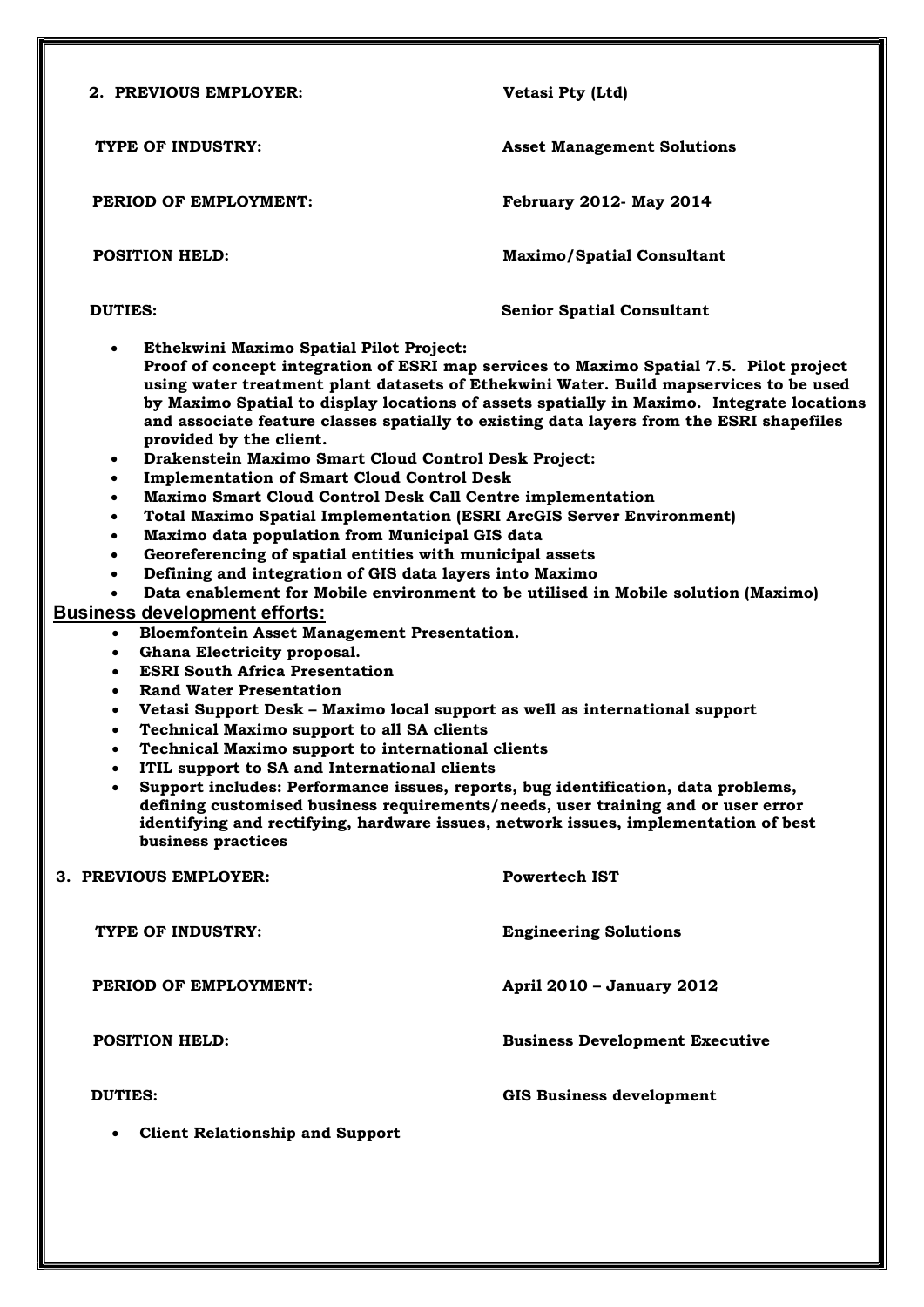|    | <b>Building Client List</b><br>$\bullet$<br><b>Building Pipeline Opportunities</b><br>$\bullet$<br>• Private Sector GIS Collaboration and Project Development<br><b>GIS Project Management</b><br>$\bullet$<br>• Benchmarking and Tenders<br><b>Utilities Solutions for Smallworld</b><br>$\bullet$                                                                                                                                                                                                                                                                                                 |                                            |
|----|-----------------------------------------------------------------------------------------------------------------------------------------------------------------------------------------------------------------------------------------------------------------------------------------------------------------------------------------------------------------------------------------------------------------------------------------------------------------------------------------------------------------------------------------------------------------------------------------------------|--------------------------------------------|
| 4. | PREVIOUS EMPLOYER:                                                                                                                                                                                                                                                                                                                                                                                                                                                                                                                                                                                  | GISCOE (Pty) Ltd                           |
|    | TYPE OF INDUSTRY:                                                                                                                                                                                                                                                                                                                                                                                                                                                                                                                                                                                   | <b>Professional GIS Services Company</b>   |
|    | PERIOD OF EMPLOYMENT:                                                                                                                                                                                                                                                                                                                                                                                                                                                                                                                                                                               | September 2002 to March 2010               |
|    | <b>POSITION HELD:</b>                                                                                                                                                                                                                                                                                                                                                                                                                                                                                                                                                                               | <b>Business Development Consultant</b>     |
|    | <b>DUTIES:</b>                                                                                                                                                                                                                                                                                                                                                                                                                                                                                                                                                                                      | <b>Business Development</b>                |
|    | <b>GIS Project Administration</b><br>$\bullet$<br><b>Client Relationship and Support</b><br>$\bullet$<br><b>Spatial Data Management</b><br>$\bullet$<br>Private Sector GIS Collaboration and project Development<br>$\bullet$<br><b>GIS Project Management</b><br>$\bullet$<br><b>Benchmarking and Tenders</b><br>$\bullet$<br><b>Business Spatial Analysis</b><br>$\bullet$<br><b>Administering Staff Contracts</b><br>$\bullet$<br><b>Municipal GIS Strategies</b><br>$\bullet$<br><b>Financial Planning and Administration</b><br>$\bullet$<br><b>Invoicing and Debt Monitoring</b><br>$\bullet$ |                                            |
|    | 5. PREVIOUS EMPLOYER:                                                                                                                                                                                                                                                                                                                                                                                                                                                                                                                                                                               | GIMS (Pty) Ltd                             |
|    | TYPE OF INDUSTRY:                                                                                                                                                                                                                                                                                                                                                                                                                                                                                                                                                                                   | <b>Professional GIS Company</b>            |
|    | PERIOD OF EMPLOYMENT:                                                                                                                                                                                                                                                                                                                                                                                                                                                                                                                                                                               | 1997 - 2002                                |
|    | <b>POSITION HELD:</b>                                                                                                                                                                                                                                                                                                                                                                                                                                                                                                                                                                               | GIS Coordinator and GIS Analyst/Specialist |
|    | <b>DUTIES:</b><br><b>Project Management</b><br>$\bullet$<br><b>Facilitate GIS Projects</b><br>$\bullet$<br>• Data Capture<br>• Budget Management<br>• Database design and data services                                                                                                                                                                                                                                                                                                                                                                                                             | <b>GIS Specialist/Analyst</b>              |
| 6. | <b>PREVIOUS EMPLOYER:</b>                                                                                                                                                                                                                                                                                                                                                                                                                                                                                                                                                                           | <b>Correctional Services</b>               |
|    | TYPE OF INDUSTRY:                                                                                                                                                                                                                                                                                                                                                                                                                                                                                                                                                                                   | <b>Department of Corrections</b>           |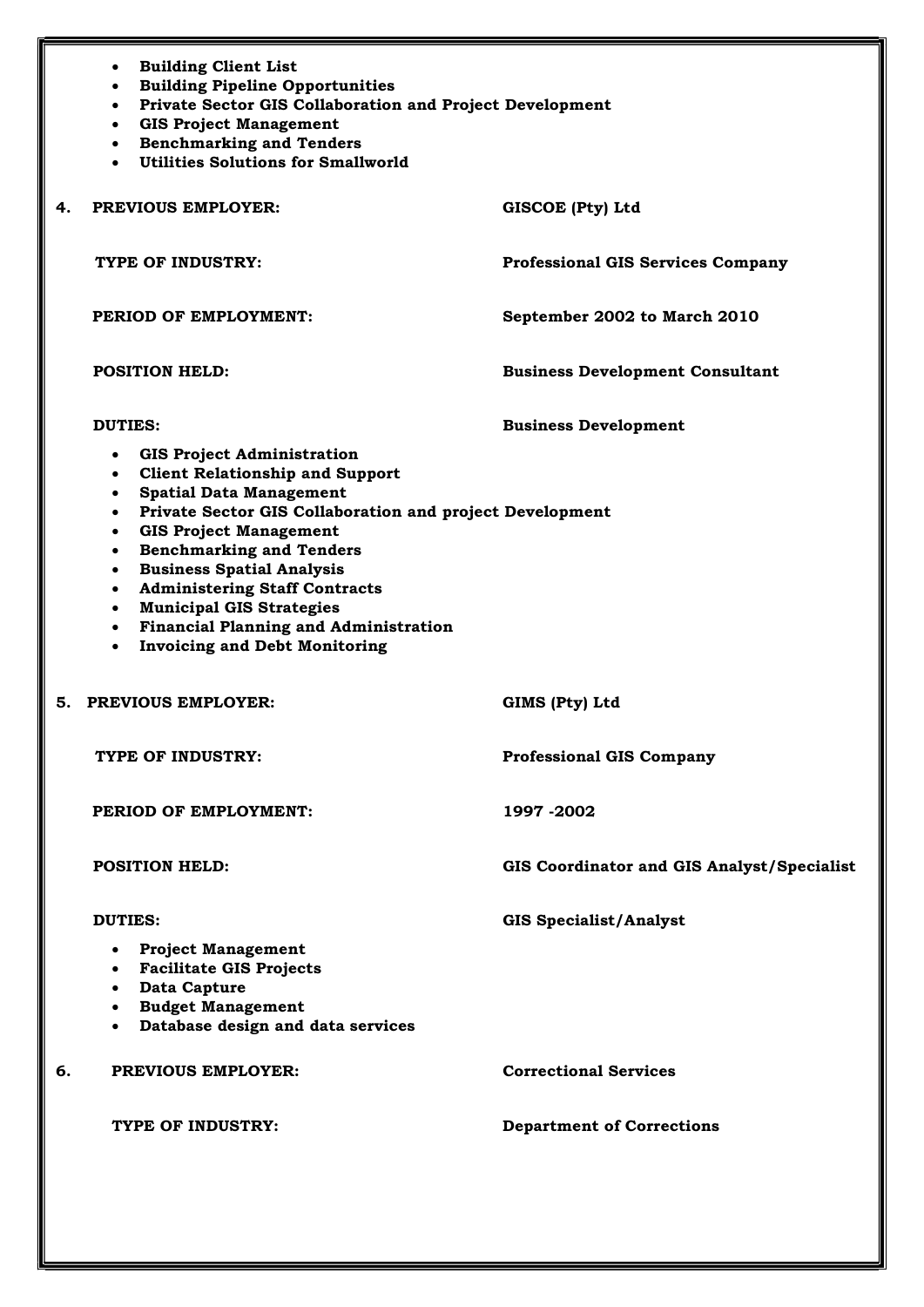|    | PERIOD OF EMPLOYMENT:                                                                                                                                                           | December 1988 - 1997                         |
|----|---------------------------------------------------------------------------------------------------------------------------------------------------------------------------------|----------------------------------------------|
|    | <b>POSITION HELD:</b>                                                                                                                                                           | <b>Rank-Captain: Education Services</b>      |
|    | <b>DUTIES:</b><br>Execute full education services from read and write courses to university studies<br>$\bullet$<br>• Recreation Services<br><b>Officer Duties</b><br>$\bullet$ |                                              |
|    | <b>COURSES ATTENDED</b>                                                                                                                                                         |                                              |
| 1. | Name:                                                                                                                                                                           | <b>ArcINFO</b>                               |
|    | Institution:                                                                                                                                                                    | <b>GIMS (Now ESRI South Africa)</b>          |
|    | Year:                                                                                                                                                                           | 1997                                         |
| 2. | Name:                                                                                                                                                                           | <b>ArcView</b>                               |
|    | <b>Institution:</b>                                                                                                                                                             | <b>GIMS (Now ESRI South Africa)</b>          |
|    | Year:                                                                                                                                                                           | 1999                                         |
| 3. | Name:                                                                                                                                                                           | <b>ArcIMS and SDE</b>                        |
|    | <b>Institution:</b>                                                                                                                                                             | GIMS (Now ESRI South Africa)                 |
|    | Year:                                                                                                                                                                           | 2002                                         |
| 4. | Name:                                                                                                                                                                           | <b>ArcGIS</b>                                |
|    | <b>Institution:</b>                                                                                                                                                             | GIMS (Now ESRI South Africa)                 |
|    | Year:                                                                                                                                                                           | 2006                                         |
| 5. | Name:                                                                                                                                                                           | Smallworld (PNI/Electric & Water Office)     |
|    | <b>Institution:</b>                                                                                                                                                             | <b>Powertech IST</b>                         |
|    | Year:                                                                                                                                                                           | 2010                                         |
| 6. | Name:                                                                                                                                                                           | <b>Maximo User course</b>                    |
|    | <b>Institution:</b>                                                                                                                                                             | <b>Vetasi</b>                                |
|    | Year:                                                                                                                                                                           | 2012                                         |
| 7. | Name:                                                                                                                                                                           | <b>Online Geo Informatics Analyst Course</b> |
|    | <b>Institution:</b>                                                                                                                                                             | <b>ESRI</b>                                  |
|    | Year:                                                                                                                                                                           | 2019                                         |
| 8. | Name:                                                                                                                                                                           | <b>Online Geo Informatics Mobile Course</b>  |
|    | <b>Institution:</b>                                                                                                                                                             | <b>ESRI</b>                                  |
|    | Year:                                                                                                                                                                           | 2019                                         |
|    |                                                                                                                                                                                 |                                              |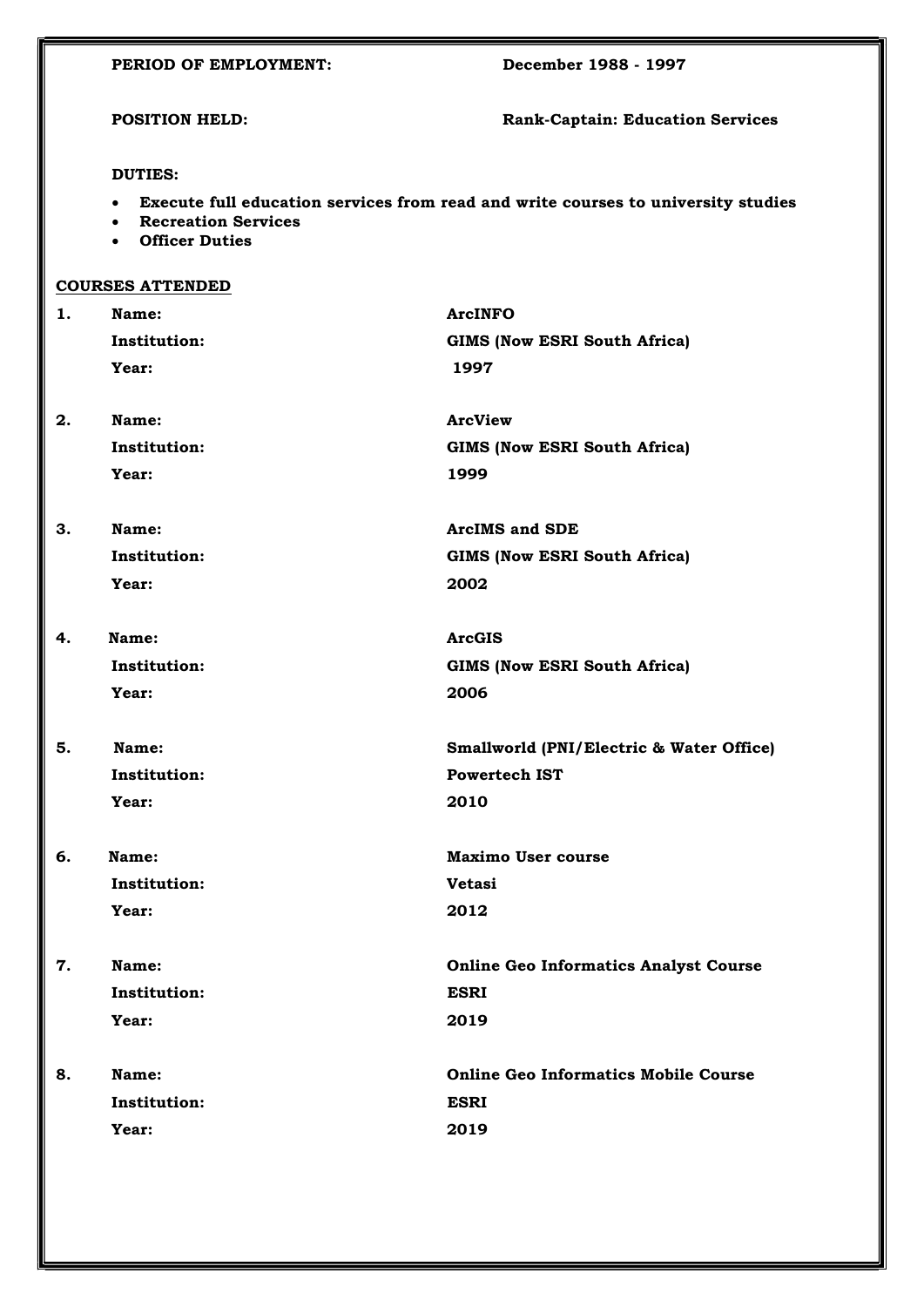#### PROFFESIONAL BODIES

Year: 2011

1. Name: Professional GIS Practitioner (PGP 0160) Institution: South African Geomatics Council

#### COMPETANCY PROFILE

- Microsoft: Word, PowerPoint, Excel, Projects, SQL (Normal working exposure)
- ArcInfo 3 to 7
- ArcStorm
- ArcSDE & ArcIMS
- ArcView 3
- ArcGIS 8 & 9
- ArcGIS 10 (Including ArcGIS Server & Desktop ArcEditor, ArcView)
- Smallworld (Electric office limited exposure)
- Maximo and Maximo Spatial (IBM Asset Management System)
- CityWorks Operations/Asset Management System. Mobile Integration

#### Consulting Skills / Operating Platforms and Servers:

- SQL Server
- Microsoft Office (Word, PowerPoint, Excel, Access etc)
- Informix
- ArcGIS
- IBM MAXIMO 7.5 and Maximo Spatial
- IBM Tivoli Process Automation Engine V7.5 Implementation May 2012
- IBM Maximo Asset Management V7.5 Implementation June 2012
- IBM Tivoli SmartCloud Control Desk Foundations V7.5 2013

#### RELEVANT CERTIFICATIONS:

- IBM Certified Deployment Professional Maximo Asset Management
- IBM Certified Deployment Professional Tivoli Process Automation Engine
- IBM Certified Advanced Deployment Professional IBM Service Management Service Delivery and Process Automation
- IBM Certified Advanced Deployment Professional Smart Cloud Control Desk
- IBM Certified Advanced Deployment Professional IBM Service Management Asset Management V4
- IBM Certified Advanced Deployment Professional IBM Service Management Asset Management V5
- IBM Certified Associate Smart Cloud Control Desk V7.5
- ITIL Foundation Certificate in IT Service Management
- Geo Informatics Analyst Certification (Different Courses in Analyst tract from ESRI)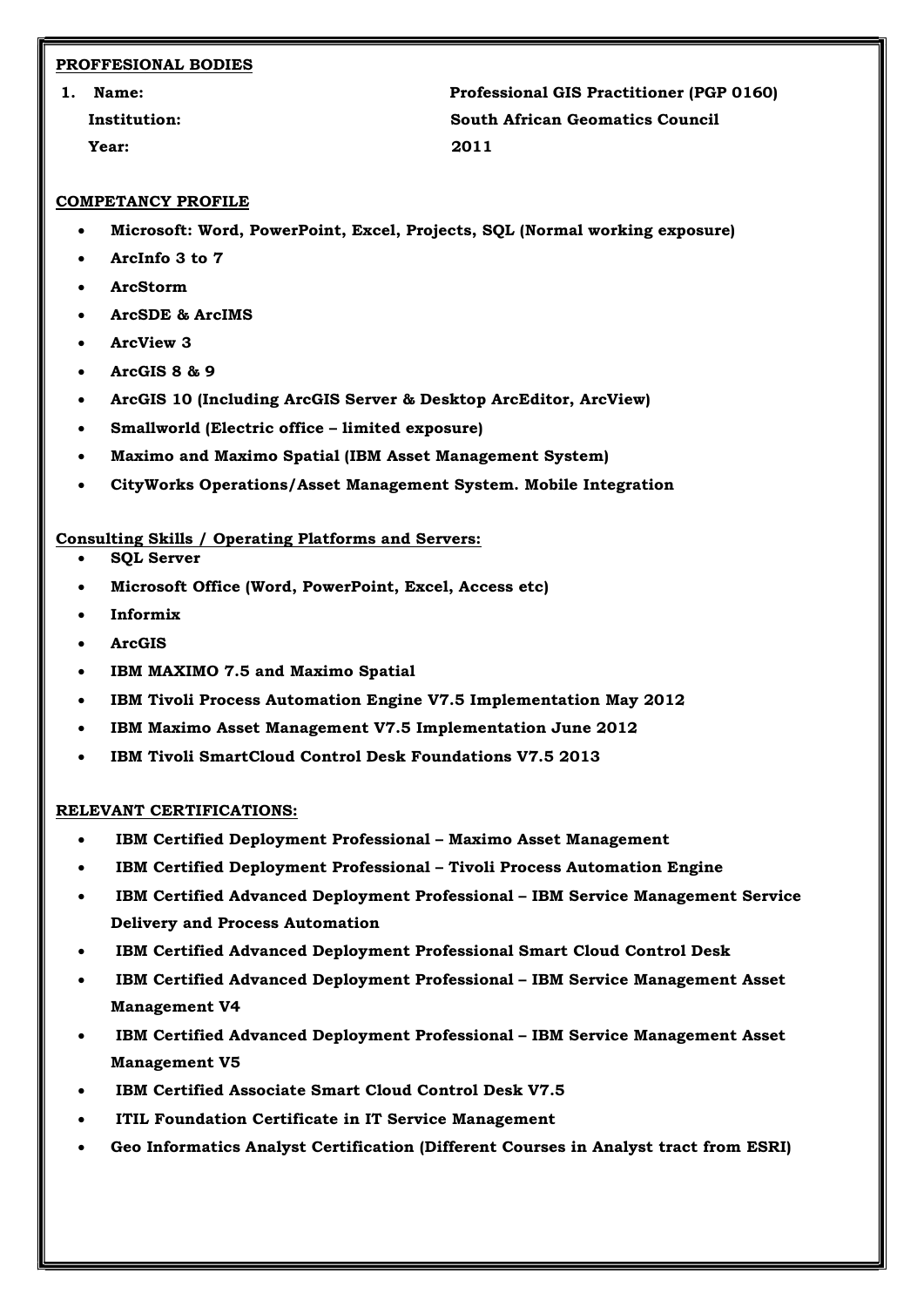#### REFERENCES

| 1. | Mr Bouke Spoelstra   | Director: Vetasi            |
|----|----------------------|-----------------------------|
|    |                      | 082-333 4245                |
| 2. | <b>Mr Steve Hine</b> | CEO: GISCOE                 |
|    |                      | 082-891 5744                |
| 3. | Mr Etienne Louw      | <b>Founder: ENL Spatial</b> |
|    |                      | 082-453 5475                |

### PORTFOLIO OF EXPERIENCE

#### MY WORK ETHIC

Since joining the Giscoe my work ethic has been revolutionised. I enjoy working for a company that promotes ambitious, goal orientated work patterns and rewards performance based on an individual's unique abilities and skills. My work ethic has followed these trends, and I have become more determined to meet obligations on time, planned and purpose driven.

#### MY VALUES

I possess an excellent set of values and principles. My values include honestly, independence, punctuality, reliability and the ability to work hard on whatever task is assigned to me. I adhere well to organisational values and norms and have thus become very conscious of the fact that a successful organisation comprises successful individuals with a high standard of values and principles.

#### MY WORK SKILLS

My foundational academic learning reserved a place for me in the GIS, remote sensing and environmental management fields. I have extensive GIS experience especially in the ESRI suite of products.

#### MY LEADERSHIP SKILLS

My academic and work experience has enabled a spirit of leadership to be created very early in my career. As a GIS Coordinator in a GIS professional group my leadership skills have been further improved and fine-tuned. I create my own reality in that I encourage personal innovative thinking. I am well socialised and possess an ability to communicate across cultural and gender spheres.